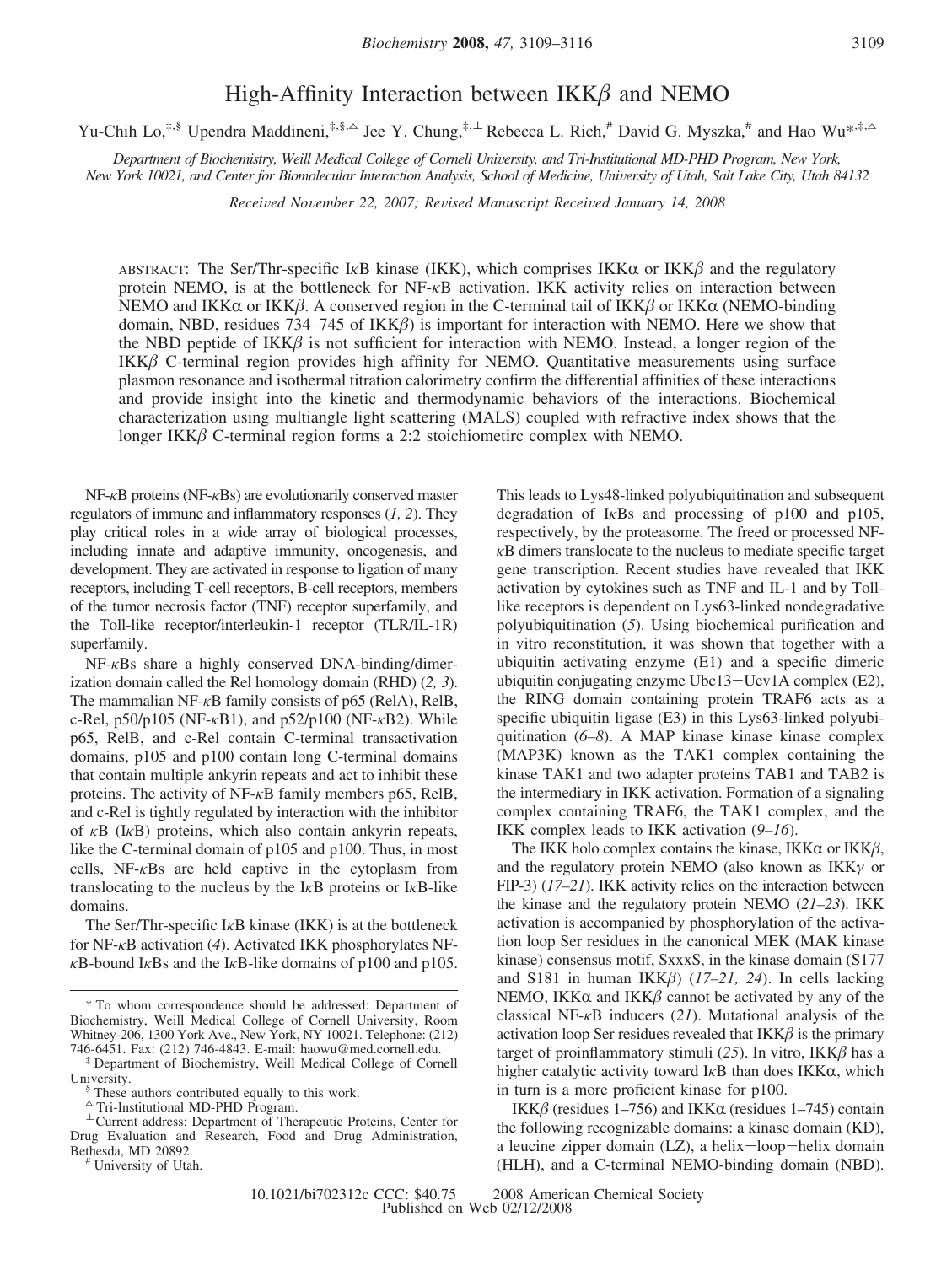

FIGURE 1: Qualitative characterization of the interaction between NEMO and IKK $\beta$ . (A) Native PAGE analysis for the interaction between NEMO (residues 1–196) and the NEMO-binding domain (NBD) peptide of IKK $\beta$  (residues 735–745): lane 1, 690 pmol of NEMO; lane 2, 276 pmol of NEMO and 600 pmol of  $IKK\beta$ ; lane 3, 276 pmol of NEMO and 1.2 nmol of  $IKK\beta$ ; lane 4, 276 pmol of NEMO and 1.7 nmol of  $IKK\beta$ ; lane 5, 276 pmol of NEMO and 2.8 nmol of IKK $\beta$ ; and lane 6, 2.8 nmol of IKK $\beta$ . (B) Native PAGE analysis for the interaction between NEMO (residues 1–196) and the C-terminal region of IKK $\beta$  (residues 640–756): lane 1, 690 pmol of NEMO; lane 2, 276 pmol of NEMO and 264 pmol of  $IKK\beta$ ; lane 3, 276 pmol of NEMO and 554 pmol of IKK $\beta$ ; lane 4, 276 pmol of NEMO and 818 pmol of IKK $\beta$ ; and lane 5, 2.0 nmol of IKK $\beta$ . (C) Gel filtration profile showing formation of the complex between NEMO (residues 1–196) and the C-terminal region of IKK $\beta$  (residues 640–756). (D) SDS-PAGE of gel filtration fractions showing formation of the complex between NEMO (residues 1–196) and the C-terminal region of  $IKK\beta$  (residues 680–756). (E) Native PAGE analysis of the interaction between NEMO (residues 38–196) and the C-terminal region of  $IKK\beta$ (residues 705–745): lane 1, 123 pmol of NEMO; lane 2, 123 pmol of NEMO and 124 pmol of  $IKK\beta$ ; lane 3, 123 pmol of NEMO and 248 pmol of IKK $\beta$ ; lane 4, 123 pmol of NEMO and 372 pmol of IKK $\beta$ ; and lane 5, 498 pmol of IKK $\beta$ .

| Table 1: Qualitative Assessment of the NEMO-IKK $\beta$ Interaction |            |             |                |  |  |  |
|---------------------------------------------------------------------|------------|-------------|----------------|--|--|--|
| <b>NEMO</b>                                                         | $IKK\beta$ | native PAGE | gel filtration |  |  |  |
| $1 - 196$                                                           | 735-745    |             |                |  |  |  |
| $1 - 196$                                                           | 640-756    |             | $^+$           |  |  |  |
| $1 - 196$                                                           | 680-756    |             | $^+$           |  |  |  |
| $38 - 196$                                                          | 680-756    |             | $^+$           |  |  |  |
| $38 - 196$                                                          | 705-745    |             | $ND^a$         |  |  |  |
| $\alpha$ Not determined.                                            |            |             |                |  |  |  |

NEMO (residues 1–419) is highly conserved, and sequence analysis indicates a high helical content with an N-terminal kinase-binding domain (KBD), three coiled coil regions (CC1–3), and a zinc finger domain. In NEMO, the kinase binding domain (KBD) has been mapped to the N-terminal region (*24, 26, 27*).



A growing body of evidence suggests that the NF-*κ*B signaling pathways play important roles in both inflammation and tumor development (*1, 28–37*). Because of its importance in NF-*κ*B activation, IKK has become a potential therapeutic target for both inflammation and cancer (*1, 38–42*). Given the essential role of NEMO for the activation of IKK (*2*), any disruption of its interaction with the kinase can impair IKK function. A conserved region in the C-terminal tail of IKK $\beta$  or IKK $\alpha$  [NEMO-binding domain (NBD)] has been shown to be important for the interaction with NEMO (*26*). The NBD peptide containing only amino acid residues 735–745 of IKK $\beta$ , when fused to the antennapedia or HIV-Tat protein cell transduction domains, blocks IKK and NF*κ*B activation in transformed tumor cells, in primary human cells, and in mice (*26, 43, 44*).

Here we show that the short conserved C-terminal NBD peptide of  $IKK\beta$  is not sufficient for interaction with NEMO. Instead, we mapped a longer region of the  $IKK\beta$  C-terminal region (residues 705–745) that provides high-affinity interaction with NEMO. Characterization of the interaction using multiangle light scattering (MALS) coupled with refractive index shows that NEMO and the  $IKK\beta$  C-terminal region mostly form a 2:2 stoichiometric complex. Quantitative measurements of the interactions using surface plasmon resonance (SPR) and isothermal titration calorimetry (ITC) further confirm the differential affinities of these interactions and provide additional mechanistic insights into the kinetic and thermodynamic behaviors of the interactions.

### **EXPERIMENTAL PROCEDURES**

*Protein Expression and Purification.* Human NEMO and  $IKK\beta$  were expressed in *Escherichia coli*. The NEMO cDNA corresponding to amino acid residues 1–196 or residues 38–196 was amplified by PCR using gene-specific primers containing *Nde*I (5′) and *Not*I (3′) sites. The PCR fragment was subsequently digested and ligated into the pET-28a expression vector (Novagen) containing hexahistidine tags (His tags). The IKK $\beta$  cDNA corresponding to amino acid residues 640–756, residues 680–756, and residues 705–745 was amplified by PCR using gene-specific primers containing *Nde*I and *Not*I sites. The PCR fragments were subsequently digested and ligated into the pET-28a expression vector (Novagen) containing His tags.

After transformation with the plasmids, *E. coli* BL21(DE3) cells were grown in Luria broth supplemented with 50 *µ*g/ mL kanamycin at 37  $\degree$ C to an  $A_{600}$  of 1.0. Protein expression was induced by adding 1 mM isopropyl thio- $\beta$ -D-galactopyranoside (IPTG), and the cells were grown overnight at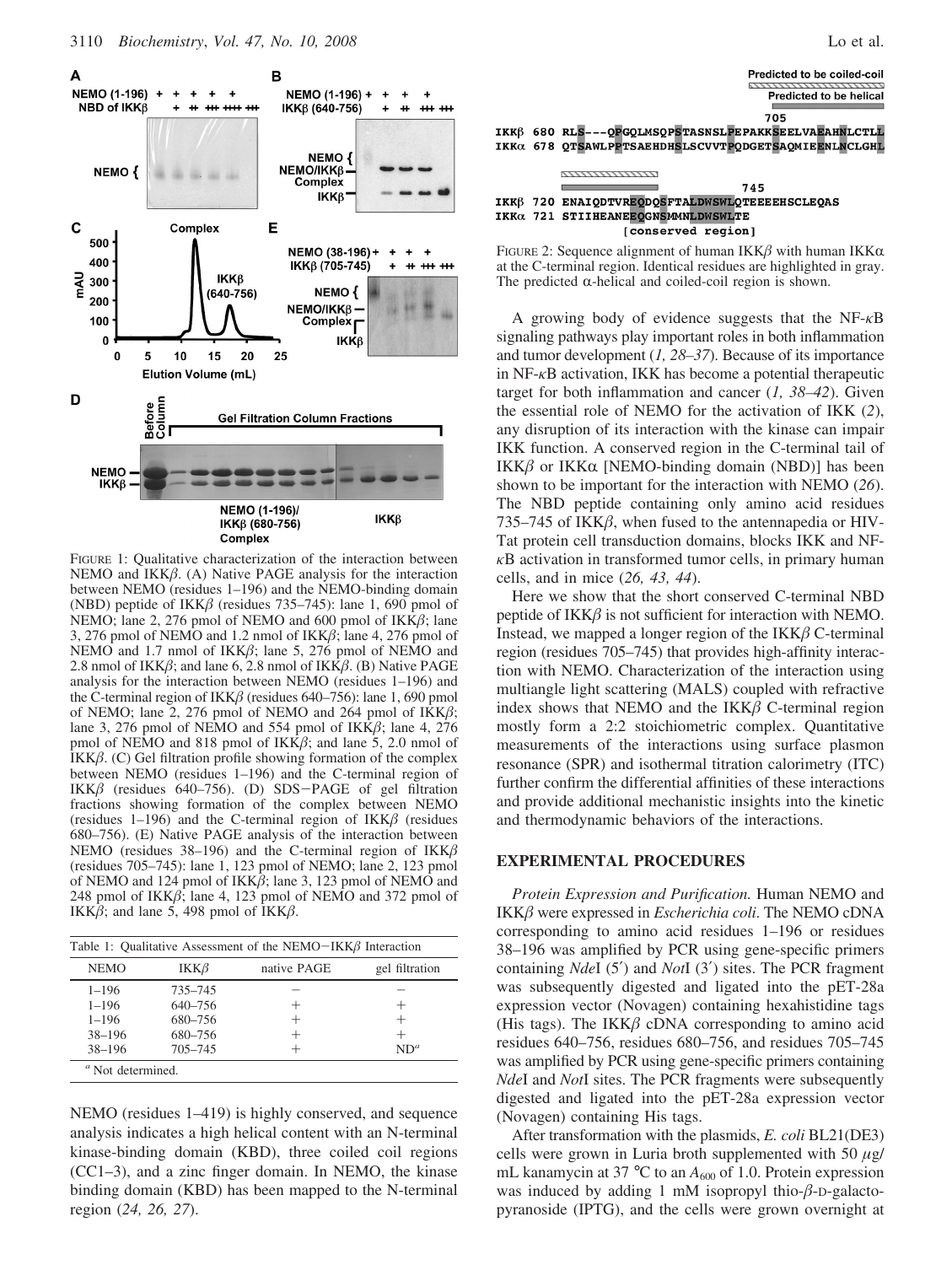

FIGURE 3: Isothermal titration calorimetry (ITC) used in assessing the IKK $\beta$ –NEMO interaction. (A) Titration of the IKK $\beta$  NBD peptide (residues 735–745) into a NEMO solution (residues 38–196). The top panel shows the calorimetric titration, which was carried out at 25 °C with 20 injections of 10  $\mu$ L of 0.8 mM IKK $\beta$  NBD peptide, spaced 120 s apart, into the sample cell containing a solution of 1.334 mL of 40  $\mu$ M NEMO. The bottom panel shows the fitting of the data to a single-site interaction model. (B) Titration of the IKK $\beta$  C-terminal region (residues 680–756) into a NEMO solution (residues 38–196). The top panel shows the calorimetric titration, which was carried out at 25 °C with 15 injections of 10  $\mu$ L of 0.2 mM IKK $\beta$ , spaced 120 s apart, into the sample cell containing a solution of 1.334 mL of 13  $\mu$ M NEMO. The bottom panel shows the fitting of the data to a single-site interaction model.

Table 2: Thermodynamic Parameters for the IKK $\beta$  NBD (residues 735–745) and IKK $\beta$  C-Terminal Region (residues 680–756) Binding to NEMO (residues 38–196) As Measured by Isothermal Titration Calorimetry*<sup>a</sup>*

| IKK $\beta$ residues |                                    | $K_A$ (M <sup>-1</sup> )                                                                                                                                                                                                                                                                                                                                           | $K_{\rm D}$ (uM) | $\Delta G$ (kcal/mol) | $\Delta H$ (kcal/mol)               | $-T\Delta S$ (kcal/mol) |
|----------------------|------------------------------------|--------------------------------------------------------------------------------------------------------------------------------------------------------------------------------------------------------------------------------------------------------------------------------------------------------------------------------------------------------------------|------------------|-----------------------|-------------------------------------|-------------------------|
| 735-745<br>680-756   | $1.16 \pm 0.30$<br>$0.98 \pm 0.04$ | $2.84 + 0.23 \times 10^4$<br>$9.38 + 2.26 \times 10^5$                                                                                                                                                                                                                                                                                                             |                  | $-6.07$<br>$-8.17$    | $-1.15 \pm 0.40$<br>$-18.47 + 1.07$ | $-5.57$<br>10.30        |
|                      |                                    | "Stoichiometry (N), association constant (K <sub>A</sub> ), and enthalpy change ( $\Delta H$ ) are the mean values obtained from three independent ITC experiments. K <sub>D</sub><br>was determined using the relationship $K_D = K_A^{-1}$ . $\Delta G$ and $-T\Delta S$ were determined from the relationship $\Delta G = -RT \ln K_A = \Delta H - T\Delta S$ . |                  |                       |                                     |                         |

20 °C. Cells were pelleted by centrifugation at 5000 rpm and resuspended in buffer A containing 50 mM sodium phosphate buffer (pH 7.4), 500 mM KCl, 1 mM DTT, 20 mM imidazole, and a protease inhibitor mixture (Sigma). The cells were lysed by sonication, and the lysate was centrifuged at 16000 rpm for 1 h. The supernatant was decanted and incubated with Ni-NTA beads (Qiagen) for 45 min. The beads were loaded onto a column and washed with buffer B containing 50 mM sodium phosphate buffer (pH 7.4), 250 mM KCl, 1 mM DTT, 20 mM imidazole, and a protease inhibitor mixture (Sigma). The protein was eluted with buffer C containing 50 mM sodium phosphate buffer (pH 7.4), 250 mM KCl, 1 mM DTT, and 200 mM imidazole.

*Peptide Synthesis.* The IKK $\beta$  NBD peptide (residues 735–745) used in this study was chemically synthesized at the University of Maryland Biopolymer Core Facility with amino-terminal acetylation and carboxy-terminal amidation to mimic the intact protein. They were purified by reverse phase HPLC using a C18 column (Vydac, Hesperia, CA) and lyophilized. The molecular mass of each peptide was verified by matrix-assisted laser desorption ionization timeof-flight (MALDI-TOF) mass spectrometry.

*Native PAGE and Gel Filtration Chromatography.* Interactions between IKK $\beta$  (residues 640–756, residues 680–756, residues 735–745, or residues 705–745) and NEMO (residues 1–196 or residues 38–196) were first assayed using native PAGE on a PhastSystem (GE Healthcare). For gel filtration analyses, purified NEMO was mixed with a molar excess of  $IKK\beta$  and applied to a gel filtration column (Superdex 200 HR10/30, GE Healthcare) which was pre-equilibrated with a solution of 50 mM sodium phosphate buffer (pH 7.4) and 1 mM tris(2-carboxyethyl)phosphine hydrochloride. The fractions were collected and subjected to SDS-PAGE analysis. Similarly, the short  $IKK\beta$  NBD peptide (residues 735–745) was mixed in molar excess with NEMO (residues 1–196) and applied to the gel filtration column (Superdex 200 HR10/30, GE Healthcare). The fractions were subjected to mass spectrometry for the identification of formation of a complex between NEMO and the NBD of  $IKK\beta$ .

*Isothermal Titration Calorimetry (ITC) and Data Analysis.* Prior to analysis, affinity-purified His-tagged NEMO (residues 38–196) and IKK $\beta$  (residues 680–756) were further purified by gel filtration using the Superdex 200 HR10/30 column (GE Healthcare). Following overnight dialysis against identical buffer [50 mM sodium phosphate buffer (pH 7.4) and 1 mM tris(2-carboxyethyl)phosphine hydrochloride], the proteins were concentrated in Amicon Ultra-4 tubes (Millipore). ITC measurements were performed at 25 °C using a VP-ITC machine that was connected to a computer with ORIGIN (Microcal Inc., Northampton, MA). Prior to titration, the protein and NBD peptide samples were centrifuged at 10000 rpm and 4 °C for 10 min to remove any debris and degassed by vacuum aspiration for ∼10 min. The calorimeter cell and titration syringe were extensively rinsed with dialysis buffer [50 mM sodium phosphate buffer (pH 7.4) and 1 mM tris(2-carboxyethyl)phosphine hydro-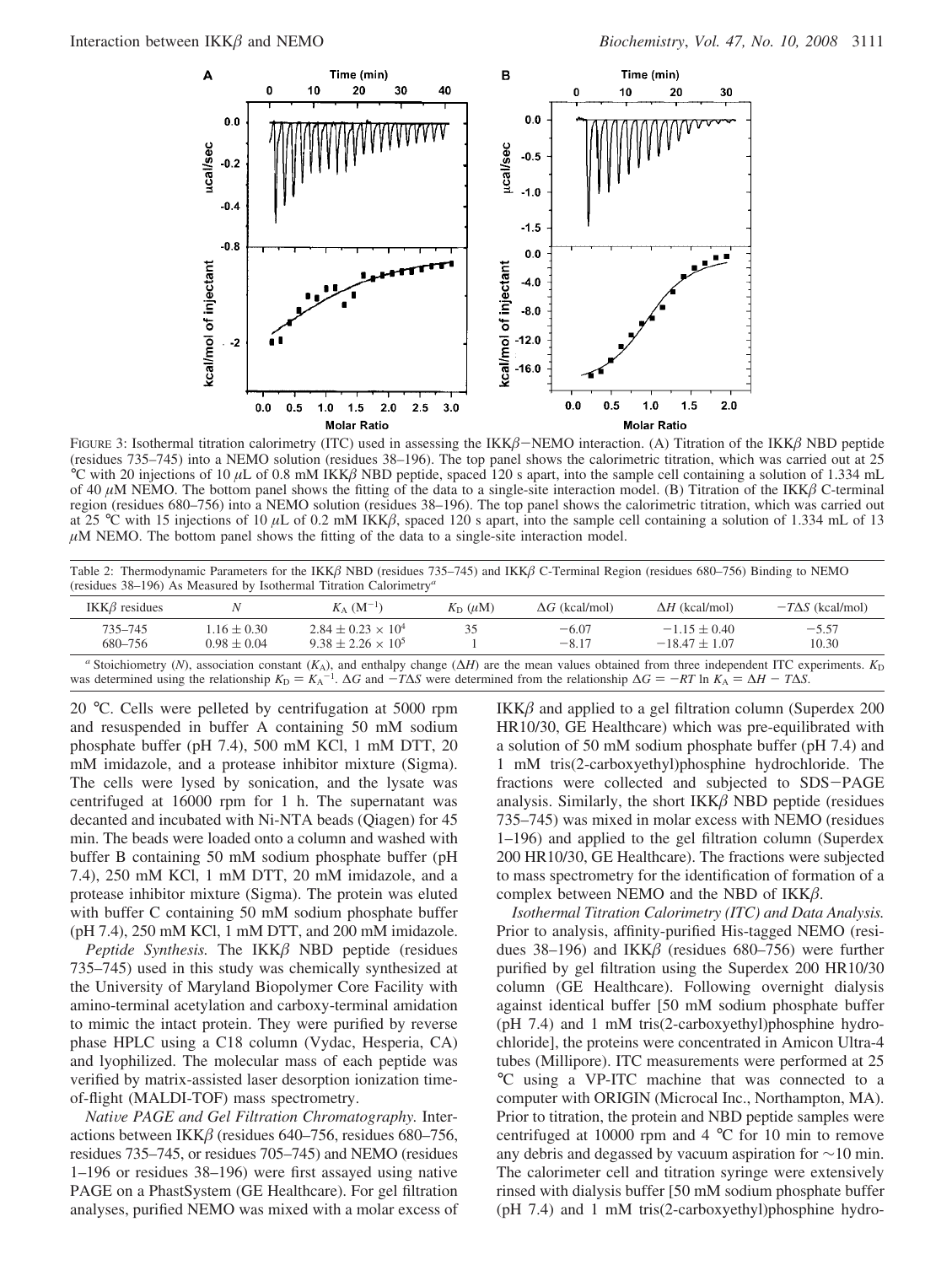

FIGURE 4: Surface plasmon resonance (SPR) characterization of the IKK $\beta$ -NEMO interaction. (A) Binding of the IKK $\beta$  C-terminal domain (residues 680–756) to a NEMO (residues 38–196)-coupled sensor chip. The left and right panels show the binding of  $IKK\beta$ (0.617–50.0 nM) to the high-density (left) and low-density (right) NEMO surfaces, respectively. Each of these data sets was fit to a 1:1 interaction model (red lines), and a  $K<sub>D</sub>$  of 3.4 nM was obtained. (B) Binding of the IKK $\beta$  NBD (residues 735–745) to a NEMO (residues 38–196)-coupled sensor chip. The left panel shows the binding of IKK $\beta$  (18.8–300.0  $\mu$ M) to the high-density NEMO surface. The right panel shows the fitting of the responses at equilibrium against peptide concentration which yields a  $K<sub>D</sub>$  of 3.6 mM.

chloride]. The calorimetric titration was carried out at 25 °C either with 20 injections of 10  $\mu$ L of 0.8 mM IKK $\beta$  NBD peptide (residues 735–745), spaced 120 s apart, into the sample cell containing a solution of 1.334 mL of 40  $\mu$ M NEMO or with 15 injections of 10  $\mu$ L of 0.2 mM IKK $\beta$ , spaced 120 s apart, into the sample cell containing a solution of 1.334 mL of 13  $\mu$ M NEMO. Similarly, the same IKK $\beta$ NBD peptide or  $IKK\beta$  protein was titrated into the sample cell of buffer alone to obtain the heat of dilution. After subtraction of the heat of dilution, the association constant  $(K_A)$ , enthalpy change  $(\Delta H)$ , and stoichiometry  $(N)$  were obtained by fitting the thermograms to a single-binding site model using ORIGIN. The remaining thermodynamic parameters, the dissociation constant  $(K_D)$ , the free energy change (∆*G*), and the entropy change (∆*S*), were calculated from the relationships

$$
K_A^{-1} = K_D
$$
 and  $-RT \ln K_A = \Delta G = \Delta H - T \Delta S$ 

*Surface Plasmon Resonance (SPR).* Binding studies were performed at 25 °C using a Biacore S51 optical biosensor equipped with a streptavidin-coated CM5 research-grade sensor chip and equilibrated with running buffer [10 mM HEPES, 150 mM NaCl, 5 mM DTT, and 0.005% P20 (pH 7.4)]. NEMO was incubated with EZ-link sulfo-NHS-LC-LC-biotin for 2 h at  $4^{\circ}$ C and then passed over a fast-desalting column to remove free biotin. The minimally biotinylated protein was captured at different densities (∼500 and 3500 RU) at two spots within a streptavidin-coated flow cell. A concentration series (0, 0.617, 1.85, 5.56, 16.7, and 50.0 nM) of IKK $\beta$  (residues 680–756) and a concentration series (0, 18.8, 37.5, 75.0, 150, and 300  $\mu$ M) of IKK $\beta$  NBD were tested in duplicate for binding to surface-tethered NEMO. Between binding cycles, the NEMO surfaces were regenerated with 1/3000 phosphoric acid. The data sets for the  $IKK\beta$ -NEMO interaction were fit to a 1:1 interaction model (*45*). The binding responses were concentration-dependent and the duplicate analyses of each  $IKK\beta$  concentration overlaid, indicating the assay was reproducible. Since  $IKK\beta NBD$  and NEMO associated and dissociated so quickly, reliable kinetic parameters could not be determined. Instead, fitting the responses at equilibrium plotted as a function of peptide concentration to a binding isotherm yielded an estimate of the affinity constant.

*Multiangle Light Scattering (MALS).* The molar masses of IKK $\beta$  (residues 680–756), NEMO (residues 38–196), and the  $IKK\beta$ -NEMO complex were determined by MALS. The mixture of IKK $\beta$  and NEMO with IKK $\beta$  in excess was injected into a Superdex 200 HR 10/30 gel filtration column (GE Healthcare) equilibrated in a buffer containing 20 mM Tris (pH 8.0) and 150 mM NaCl. The chromatography system was coupled to a three-angle light scattering detector (mini-DAWN TRISTAR) and a refractive index detector (Optilab DSP) (Wyatt Technology). Data were collected every 0.5 s at a flow rate of 0.2 mL/min. Data analysis was carried out using ASTRA.

#### **RESULTS**

*The C-Terminal NBD Peptide of IKKß Is Not Sufficient for NEMO Interaction, while a Longer C-Terminal Region Confers High-Affinity Interaction on NEMO.* Previously published data have shown that a short region at the C-terminal tail of  $IKK\beta$  (residues 735–745) is important for NEMO interaction [NEMO-binding domain (NBD)], and the cell permeable peptide comprising this region can inhibit cytokine-induced NF-*κ*B activation and associated biological functions (*26, 46–49*).

To determine whether the 11-residue NBD sequence is sufficient for NEMO interaction in vitro, we chemically synthesized the NBD peptide and used it to assess complex formation. Previous deletion studies have shown that NEMO (residues 1–196) is sufficient for  $IKK\beta$  interaction (26). On native PAGE, addition of the NBD peptide did not cause a position shift of the purified NEMO protein (residues 1–196) (Figure 1A), suggesting that the NBD peptide does not form a stable complex with NEMO. To further confirm this, we performed gel filtration chromatography on the mixture of NEMO and a molar excess of NBD peptide. Mass spectrometry analysis of the gel filtration fractions showed that the NDB peptide did not comigrate with NEMO. These data on the apparent weak affinity between NEMO and the NBD peptide may be consistent with the high concentration of the NBD peptide required for inhibiting the NEMO-IKK $\beta$ interaction and their associated biological effects (*26, 46, 47*).

To map the NEMO-IKK $\beta$  interaction more precisely to facilitate structural studies, we expressed and purified an IKK $\beta$  construct (residues 640–756), which contains the entire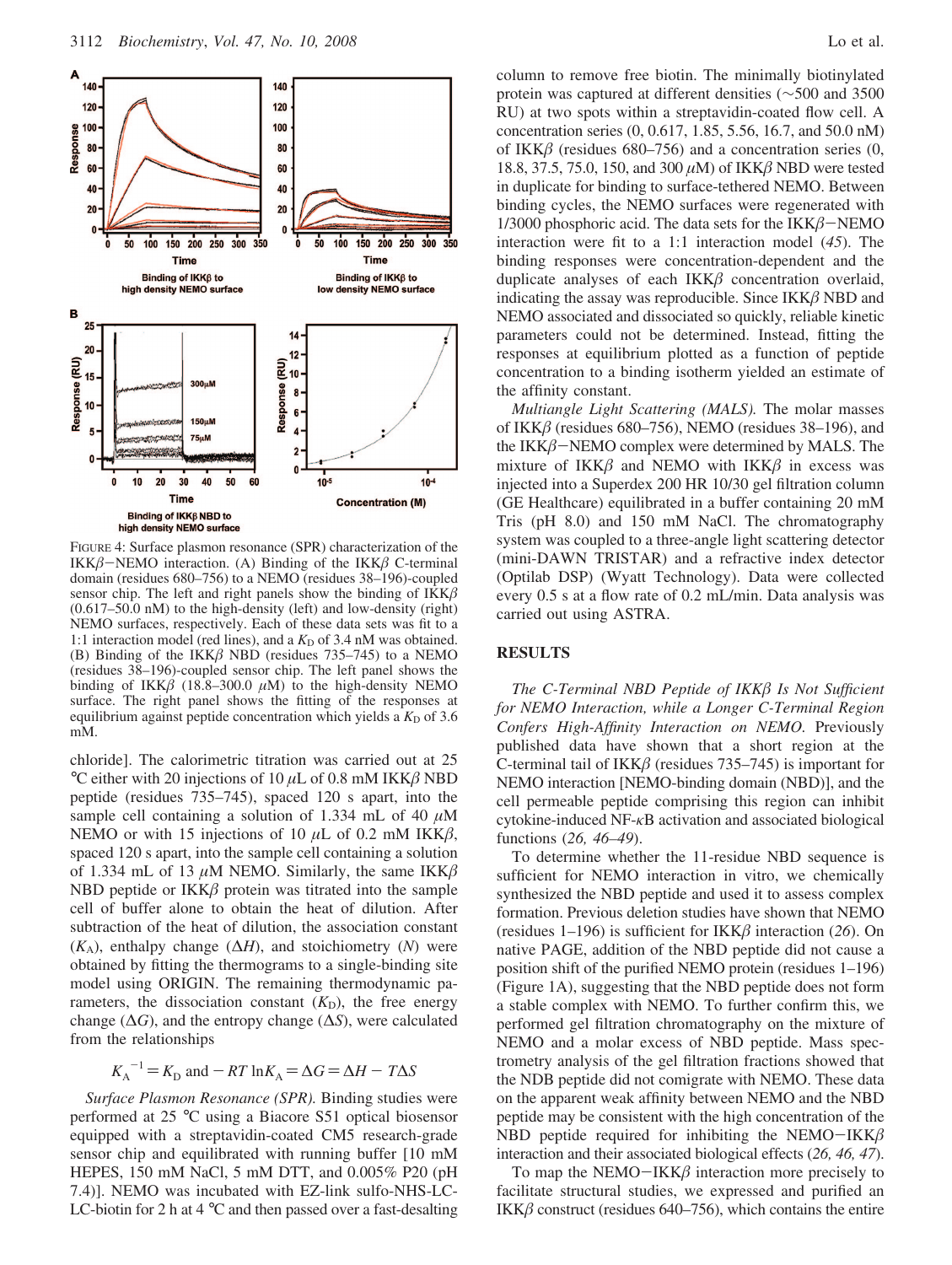Table 3: Kinetic and Affinity Parameters for IKK $\beta$  (residues 680–756) and IKK $\beta$  NBD (residues 735–745) Binding to NEMO (residues 38–196) As Measured by Surface Plasmon Resonance*<sup>a</sup>*

|                                                                                                                                                                                                          | $k_a$ ( $\times$ 10 <sup>6</sup> M <sup>-1</sup> s <sup>-1</sup> ) | $k_{d}$ (s <sup>-1</sup> ) | $K_{D}$            |  |  |  |
|----------------------------------------------------------------------------------------------------------------------------------------------------------------------------------------------------------|--------------------------------------------------------------------|----------------------------|--------------------|--|--|--|
| IKK $\beta$ to high-density NEMO surface                                                                                                                                                                 | $6.3 \pm 0.1$                                                      | $0.0216 \pm 0.0003$        | $3.43 \pm 0.06$ nM |  |  |  |
| IKK $\beta$ to low-density NEMO surface                                                                                                                                                                  | $7.6 \pm 0.2$                                                      | $0.0263 + 0.0005$          | $3.33 + 0.01$ nM   |  |  |  |
| average parameters for binding of $IKK\beta$ to NEMO                                                                                                                                                     | $7.0 \pm 0.7$                                                      | $0.023 \pm 0.002$          | $3.38 + 0.06$ nM   |  |  |  |
| IKK $\beta$ NBD to high-density NEMO surface                                                                                                                                                             | $ND^b$                                                             | $ND^b$                     | $3.6 \pm 0.4$ mM   |  |  |  |
| ${}^{\alpha}$ k <sub>a</sub> is the kinetic association rate, k <sub>d</sub> the kinetic dissociation rate, and K <sub>D</sub> the equilibrium dissociation constant. <sup>b</sup> Cannot be determined. |                                                                    |                            |                    |  |  |  |



FIGURE 5: Multiangle light scattering (MALS) measurements of the  $IKK\beta-NEMO$  interaction. (A) MALS measurement of NEMO alone, showing the relative light scattering signal as a function of elution volume. The derived molecular masses of peaks or peak locations are shown as lines that match the readings on the left axis. Several NEMO species are shown, such as large oligomer (purple), pentamer (blue), trimer (orange), dimer (dark red), and monomer (cyan). (B) MALS measurement of the mixture of NEMO with excess  $IKK\beta$ , showing the relative light scattering signal as a function of elution volume. The derived molecular masses of peaks are shown as lines that match the readings on the left axis.  $NEMO-IKK\beta$  complexes are mostly dimeric (red) with some tetrameric species (purple). Excess  $IKK\beta$  alone exists as monomer (cyan). The refractive index reading of the chromatographic trace is colored pink.

C-terminal region immediately after the HLH domain. In contrast to the 11-residue IKK $\beta$  NBD peptide, IKK $\beta$ (residues 640–756) interacted well with NEMO, as shown by complex formation on native PAGE (Figure 1B) and on gel filtration chromatography (Figure 1C). The purified complex was then subjected to limited proteolysis by the protease subtilisin followed by N-terminal sequencing and mass spectrometry analyses. The experiment showed that the proteolysis removed the first 37 residues in the NEMO construct and the first 40 residues in the  $IKK\beta$  construct, suggesting that residues 38–196 of NEMO and residues 680–756 of IKK $\beta$  are mutually sufficient for the interaction. Indeed, IKK $\beta$  (residues 680–756) formed a stable complex with NEMO (residues 1–196) or NEMO (residues 38–196) on a gel filtration column (Figure 1D and Table 1).

Sequence analysis of  $IKK\beta$  as well as  $IKK\alpha$  showed that the region around residues 705–732 of IKK $\beta$  has a high propensity for forming  $\alpha$ -helix and coiled-coil structures as predicted using PHD and Multicoil (*50, 51*) (Figure 2). Because NEMO appears to be an oligomer (*27, 52*), we wondered whether the predicted  $\alpha$ -helical and coiled-coil region is sufficient for enhancing the affinity of the longer construct of  $IKK\beta$  for NEMO. Since the C-terminal tail (residues 746–756) of IKK $\beta$  is not present in IKK $\alpha$  and may not be important for  $IKK\beta$  interaction, we made a new construct of IKK $\beta$  comprising just the predicted  $\alpha$ -helical and coiled-coil region and the NBD peptide region (residues 705–745). Indeed, native PAGE showed that  $IKK\beta$  (residues 705–745) formed a complex with NEMO (residues 38–196). This region in  $IKK\beta$  is significantly longer than the previously defined NBD of  $IKK\beta$  (residues 735–745) (26). Because of the higher expression levels of  $IKK\beta$  (residues 680–756), further quantitative characterizations were performed with this construct.

*Characterization of the Interaction between IKK* $\beta$  *and NEMO Using Isothermal Titration Calorimetry (ITC).* Because we could not detect formation of a stable complex between the NBD peptide and NEMO using either native PAGE or gel filtration chromatography, we attempted to use ITC to assess this interaction quantitatively (Figure 3A and Table 2). ITC measurements require large amounts of proteins and are sensitive for detection of weak interactions. The NBD peptide was titrated into the NEMO solution (residues 38–196). The release of heat during the titration was in excellent agreement with ideal binding, indicating the presence of a single type of binding site and the lack of cooperativity in the interaction. The heat of peptide dilution was measured by titrating the peptide into buffer alone. This was small and subtracted from the binding titration curve. Consistent with the lack of stable complex formation, the association constant of the interaction is  $2.8 \times 10^4$  M<sup>-1</sup> and the dissociation constant is  $35 \mu$ M. The ITC measurements showed that favorable enthalpy is a minor component while favorable entropy contributes the most to the free energy of the interaction. This dominance of entropy is consistent with the importance of hydrophobic residues in the NEMO-IKK $\beta$ interaction (*26*).

In parallel, we performed ITC studies on the interaction of NEMO with the longer  $IKK\beta$  C-terminal region (residues 680–756) (Figure 3B and Table 2). Similarly, the  $IKK\beta$ protein was titrated into the NEMO solution (residues 38–196) to obtain a binding isotherm as well as into buffer alone to obtain the heat of dilution. The measured association constant of the interaction is  $0.94 \times 10^5$  M<sup>-1</sup>, and the dissociation constant is  $1 \mu M$ . This is much stronger than the NEMO-IKK $\beta$  NBD peptide interaction with an affinity difference of approximately 35-fold. Interestingly, this interaction between NEMO and the longer  $IKK\beta$  C-terminal region is dominated by favorable enthalpy rather than favorable entropy, suggesting a thermodynamic difference with the  $IKK\beta$  NBD.

*Characterization of the Interaction between IKK* $\beta$  *and NEMO Using Surface Plasmon Resonance (SPR).* To quan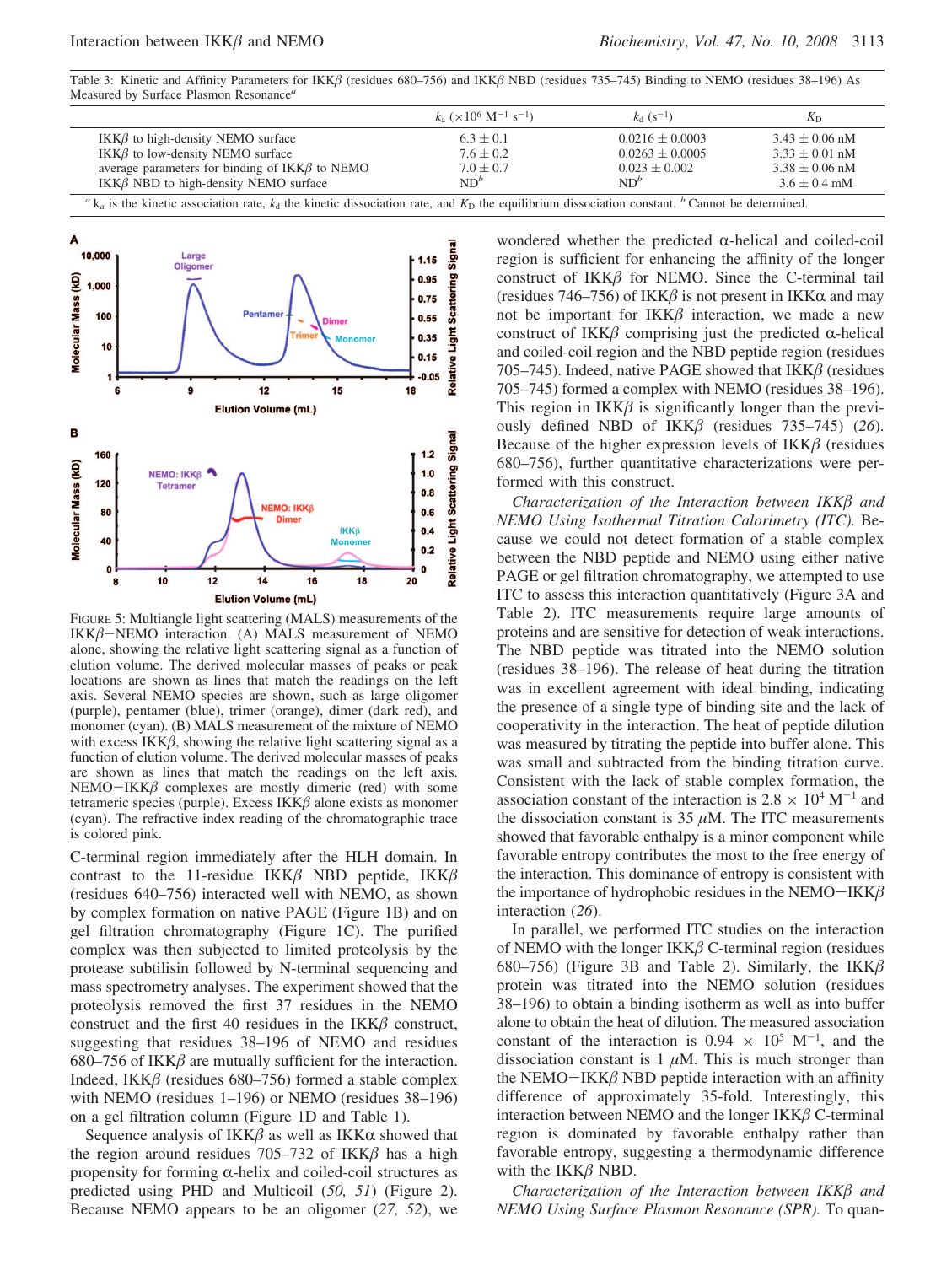titatively characterize the stable interaction between the  $IKK\beta$ C-terminal domain and NEMO, we used surface plasmon resonance (SPR) (Figure 4A and Table 3). Purified NEMO (residues 38–196) was coupled to sensor chips via the biotin-streptavidin system to a high density and a low density. A concentration series of IKK $\beta$  (residues 680–756) was then assayed for their binding to NEMO surfaces. Both density level NEMO surfaces resulted in significant concentration-dependent interactions between NEMO and  $IKK\beta$ . The obtained kinetic and affinity parameters were similar for both measurements and were averaged between the two surfaces. The interaction exhibits an association rate similar to that of diffusion-controlled rigid body macromolecular interactions, which are on the order of  $10^6$  M<sup>-1</sup> s<sup>-1</sup> for many different systems (*53*). This suggests that the interactions do not involve large-scale conformational changes. The obtained dissociation constant of the interaction is 3.4 nM, much lower than that for the interaction between the NBD peptide and NEMO.

Similar SPR measurements were also performed using the same NEMO surface, but with the  $IKK\beta$  NBD peptide as the analyte. Unlike the  $IKK\beta$  C-terminal proteins (residues 680–756), the NBD peptide only exhibited appreciable binding to the high-density NEMO surface with no detectable binding to the low-density NEMO surface. Even with the high-density NEMO surface, the complex associated and dissociated so quickly that reliable kinetic parameters could not be determined. Instead, fitting the responses at equilibrium plotted against peptide concentration to a binding isotherm yielded a dissociation constant of 3.6 mM.

*Characterization of the Interaction between IKK* $\beta$  *and NEMO Using Multiangle Light Scattering (MALS).* To elucidate the stoichiometry of the  $IKK\beta$ -NEMO interaction, we determined the accurate molecular masses of  $IKK\beta$ , NEMO, and its complex (Figure 5). We used static multiangle light scattering (MALS) in conjunction with refractive index because the measurements are not functions of the shape of the molecules. The calculated molecular masses of NEMO (residues 38–196) and IKK $\beta$  (residues 680–756) are 21764.3 and 10776.7 Da, respectively. MALS measurements of NEMO (residues 38–196) alone showed that it existed in several different oligomeric states, high-order oligomer (∼80 monomers), pentamer, trimer, dimer, and monomer, with measured molecular masses of 1722 kDa (0.4% fitting error), 109 kDa (0.3% error), 62.9 kDa (0.2% error), 44 kDa (0.2% error), and 22 kDa (0.4% error), respectively (Figure 5A). When the mixture of NEMO with excess  $IKK\beta$  (residues 680–756) was subjected to gel filtration coupled with MALS, the majority of the NEMO-IKK $\beta$  complex was in a 2:2 stoichimetric complex with a measured molecular mass of 69.1 kDa (0.0% fitting error) (Figure 5B). In contrast, the  $IKK\beta$  peak from gel filtration chromatography exhibited a molecular mass of 10.9 kDa (1% error), consistent with  $IKK\beta$ being monomers in solution. A small portion of the NEMO-IKK $\beta$  complex appears to exist in a 4:4 complex with a measured molecular mass of 136 kDa (0.2% error).

### **DISCUSSION**

In this report, we used both qualitative methods such as native PAGE and gel filtration chromatography and quantitative measurements such as SPR ad ITC in dissecting the NEMO-IKK $\beta$  interaction. While ITC measures the heat change during titration of one binding partner to the other partner and derives the corresponding dissociation constants, SPR measures the kinetics of the interactions and derives dissociation constants from the ratios of dissociation rates to association rates. ITC experiments are performed entirely in solution without surface tethering, while SPR requires the coupling of one binding partner to the surface of a sensor chip. Dissociation constants of 35 and 1 *µ*M were obtained using ITC for the interactions of NEMO with the NBD peptide of IKK $\beta$  (residues 735–745) and with the longer C-terminal region of IKK $\beta$  (residues 680–756), respectively. These measurements show a difference of 35-fold in affinity between IKK $\beta$  NBD and the longer IKK $\beta$  C-terminal region. The difference in the apparent affinity is much larger in the SPR measurements with dissociation constants of 3.6 mM and 3.4 nM for the interactions of NEMO with the  $IKK\beta$ NBD and with the longer C-terminal region of  $IKK\beta$ (residues 680–756), respectively. Generally, ITC and SPR give consistent results (*54*). In this report, both ITC and SPR show a significantly higher affinity for the longer  $IKK\beta$ C-terminal region. The much larger difference shown in the SPR measurements could be due to avidity effects. As shown by the MALS measurements, the NEMO-IKK $\beta$  interaction is mostly 2:2 but with some 4:4 components. The surface tethering may have promoted the higher-order interaction. The importance of the predicted IKK $\beta$   $\alpha$ -helical and coiledcoil region preceding the NBD region in the NEMO interaction suggests that although the  $IKK\beta$  C-terminal region is monomeric in solution, it may form a coiled-coil structure upon contacting NEMO and facilitate the 2:2 or 4:4 interactions between the two proteins.

In any case, the data reported here defined a much more robust NEMO interaction domain in  $IKK\beta$ , which includes additional sequences beyond the core conserved sequences of residues 735–745. Sequence alignment of IKK $\alpha$  and IKK $\beta$ shows that the additional sequences beyond the highly conserved NBD peptide region (residues 735–745) are not conserved between IKK $\alpha$  and IKK $\beta$  (Figure 4). The lack of sequence conservation suggests that these additional sequences may be specific for the NEMO-IKK $\beta$  interaction only, not for the homologous  $NEMO-IKK\alpha$  interaction. It is possible that these sequences are distinguishing features between NEMO-IKK $\alpha$  and NEMO-IKK $\beta$  interactions. Therefore, they may be exploited for the development of specific peptide inhibitors against either the NEMO-IKK $\beta$ or the NEMO $-$ IKK $\alpha$  interaction.

## **ACKNOWLEDGMENT**

We thank the generosity of the structural biology groups at the Memorial Sloan-Kettering Cancer Center for access to the Micro Calorimetry System instrument and Dr. Jung-Hyun Min and Dr. Miao Lu for help with the ITC experiments. Y.-C. Lo is a postdoctoral fellow of Irvington Institute Fellowship Program of the Cancer Research Institute.

#### **REFERENCES**

- 1. Greten, F. R., and Karin, M. (2004) The IKK/NF-*κ*B activation pathway: A target for prevention and treatment of cancer. *Cancer Lett. 206*, 193–199.
- 2. Hayden, M. S., and Ghosh, S. (2004) Signaling to NF-*κ*B. *Genes De*V*. 18*, 2195–2224.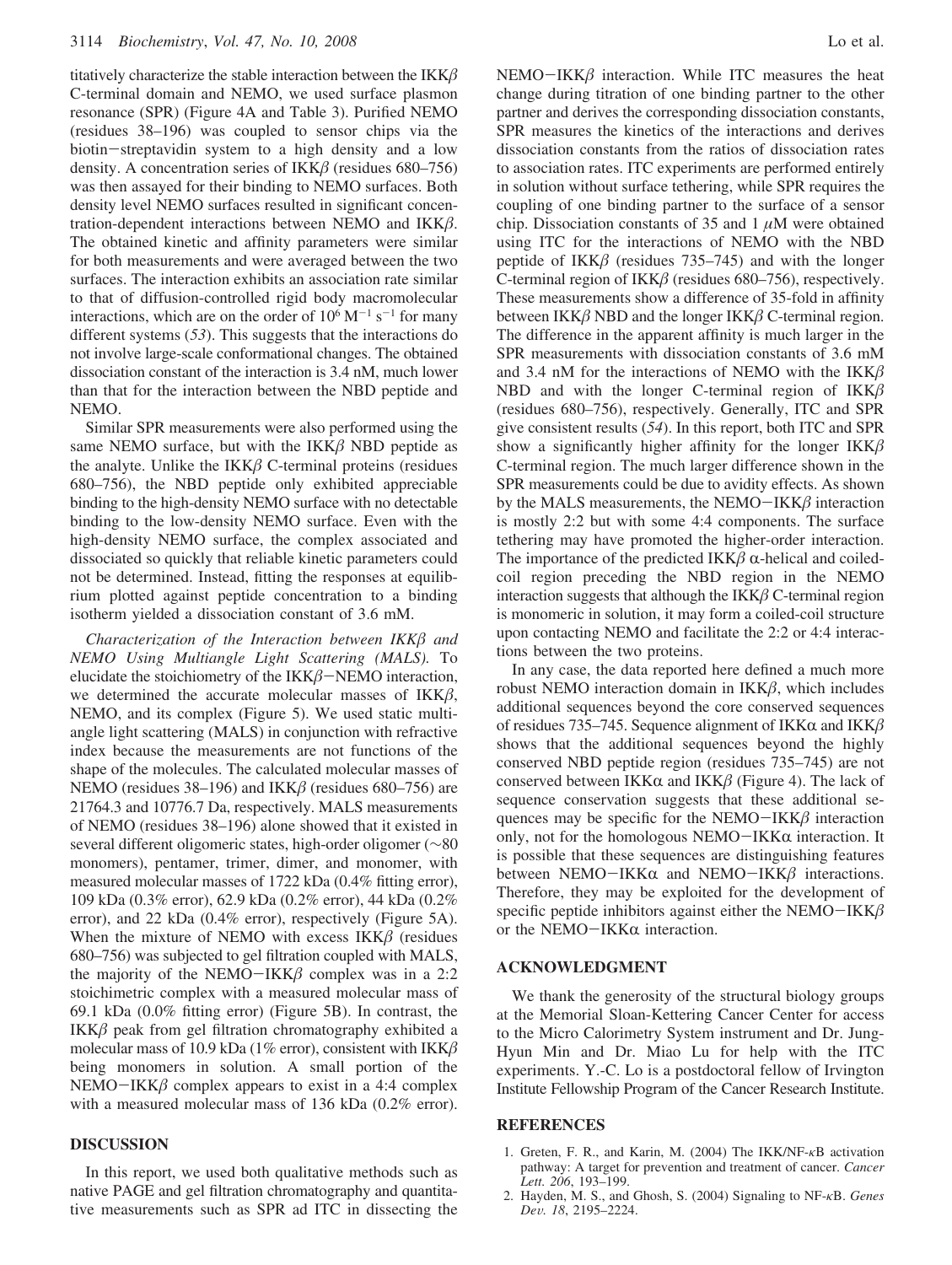- 4. Scheidereit, C. (2006) I*κ*B kinase complexes: Gateways to NF-*κ*B activation and transcription. *Oncogene 25*, 6685–6705.
- 5. Chen, Z. J. (2005) Ubiquitin signalling in the NF-*κ*B pathway. *Nat. Cell Biol. 7*, 758–765.
- 6. Ardley, H. C., and Robinson, P. A. (2005) E3 ubiquitin ligases. *Essays Biochem. 41*, 15–30.
- 7. Deng, L., Wang, C., Spencer, E., Yang, L., Braun, A., You, J., Slaughter, C., Pickart, C., and Chen, Z. J. (2000) Activation of the I*κ*B kinase complex by TRAF6 requires a dimeric ubiquitinconjugating enzyme complex and a unique polyubiquitin chain. *Cell 103*, 351–361.
- 8. Wang, C., Deng, L., Hong, M., Akkaraju, G. R., Inoue, J., and Chen, Z. J. (2001) TAK1 is a ubiquitin-dependent kinase of MKK and IKK. *Nature 412*, 346–351.
- 9. Ninomiya-Tsuji, J., Kishimoto, K., Hiyama, A., Inoue, J., Cao, Z., and Matsumoto, K. (1999) The kinase TAK1 can activate the NIK-I *κ*B as well as the MAP kinase cascade in the IL-1 signalling pathway. *Nature 398*, 252–256.
- 10. Holtmann, H., Enninga, J., Kalble, S., Thiefes, A., Dorrie, A., Broemer, M., Winzen, R., Wilhelm, A., Ninomiya-Tsuji, J., Matsumoto, K., Resch, K., and Kracht, M. (2001) The MAPK kinase kinase TAK1 plays a central role in coupling the interleukin-1 receptor to both transcriptional and RNA-targeted mechanisms of gene regulation. *J. Biol. Chem. 276*, 3508–3516.
- 11. Irie, T., Muta, T., and Takeshige, K. (2000) TAK1 mediates an activation signal from toll-like receptor(s) to nuclear factor-*κ*B in lipopolysaccharide-stimulated macrophages. *FEBS Lett. 467*, 160– 164.
- 12. Lee, J., Mira-Arbibe, L., and Ulevitch, R. J. (2000) TAK1 regulates multiple protein kinase cascades activated by bacterial lipopolysaccharide. *J. Leukocyte Biol. 68*, 909–915.
- 13. Jiang, Z., Zamanian-Daryoush, M., Nie, H., Silva, A. M., Williams, B. R., and Li, X. (2003) Poly(I-C)-induced Toll-like receptor 3 (TLR3)-mediated activation of NF*κ*B and MAP kinase is through an interleukin-1 receptor-associated kinase (IRAK)-independent pathway employing the signaling components TLR3-TRAF6- TAK1-TAB2-PKR. *J. Biol. Chem. 278*, 16713–16719.
- 14. Mizukami, J., Takaesu, G., Akatsuka, H., Sakurai, H., Ninomiya-Tsuji, J., Matsumoto, K., and Sakurai, N. (2002) Receptor activator of NF-*κ*B ligand (RANKL) activates TAK1 mitogen-activated protein kinase kinase kinase through a signaling complex containing RANK, TAB2, and TRAF6. *Mol. Cell. Biol. 22*, 992–1000.
- 15. Besse, A., Lamothe, B., Campos, A. D., Webster, W. K., Maddineni, U., Lin, S. C., Wu, H., and Darnay, B. G. (2007) TAK1 dependent signaling requires functional interaction with TAB2/ TAB3. *J. Biol. Chem. 282*, 3918–3928.
- 16. Lamothe, B., Besse, A., Campos, A. D., Webster, W. K., Wu, H., and Darnay, B. G. (2007) Site-specific Lys-63-linked tumor necrosis factor receptor-associated factor 6 auto-ubiquitination is a critical determinant of I*κ*B kinase activation. *J. Biol. Chem. 282*, 4102–4112.
- 17. Mercurio, F., Zhu, H., Murray, B. W., Shevchenko, A., Bennett, B. L., Li, J., Young, D. B., Barbosa, M., Mann, M., Manning, A., and Rao, A. (1997) IKK-1 and IKK-2: Cytokine-activated I*κ*B kinases essential for NF-*κ*B activation. *Science 278*, 860–866.
- 18. Zandi, E., Rothwarf, D. M., Delhase, M., Hayakawa, M., and Karin, M. (1997) The I*κ*B kinase complex (IKK) contains two kinase subunits, IKK $\alpha$  and IKK $\beta$ , necessary for I<sub>K</sub>B phosphorylation and NF-*κ*B activation. *Cell 91*, 243–252.
- 19. DiDonato, J. A., Hayakawa, M., Rothwarf, D. M., Zandi, E., and Karin, M. (1997) A cytokine-responsive I*κ*B kinase that activates the transcription factor NF-*κ*B. *Nature 388*, 548–554.
- 20. Woronicz, J. D., Gao, X., Cao, Z., Rothe, M., and Goeddel, D. V. (1997) IκB kinase-β: NF-κB activation and complex formation with I<sub>K</sub>B kinase-α and NIK. *Science* 278, 866–869.
- 21. Yamaoka, S., Courtois, G., Bessia, C., Whiteside, S. T., Weil, R., Agou, F., Kirk, H. E., Kay, R. J., and Israel, A. (1998) Complementation cloning of NEMO, a component of the I*κ*B kinase complex essential for NF-*κ*B activation. *Cell 93*, 1231–1240.
- 22. Rothwarf, D. M., Zandi, E., Natoli, G., and Karin, M. (1998) IKK-*γ* is an essential regulatory subunit of the I*κ*B kinase complex. *Nature 395*, 297–300.
- 23. Mercurio, F., Murray, B. W., Shevchenko, A., Bennett, B. L., Young, D. B., Li, J. W., Pascual, G., Motiwala, A., Zhu, H., Mann, M., and Manning, A. M. (1999) I*κ*B kinase (IKK)-associated protein 1, a common component of the heterogeneous IKK complex. *Mol. Cell. Biol. 19*, 1526–1538.
- 24. Poyet, J. L., Srinivasula, S. M., Lin, J. H., Fernandes-Alnemri, T., Yamaoka, S., Tsichlis, P. N., and Alnemri, E. S. (2000) Activation of the I*κ*B kinases by RIP via IKK*γ*/NEMO-mediated oligomerization. *J. Biol. Chem. 275*, 37966–37977.
- 25. Delhase, M., Hayakawa, M., Chen, Y., and Karin, M. (1999) Positive and negative regulation of I*κ*B kinase activity through IKK $\beta$  subunit phosphorylation. *Science* 284, 309–313.
- 26. May, M. J., D'Acquisto, F., Madge, L. A., Glockner, J., Pober, J. S., and Ghosh, S. (2000) Selective inhibition of NF-*κ*B activation by a peptide that blocks the interaction of NEMO with the I*κ*B kinase complex. *Science 289*, 1550–1554.
- 27. Tegethoff, S., Behlke, J., and Scheidereit, C. (2003) Tetrameric oligomerization of I*κ*B kinase *γ* (IKK*γ*) is obligatory for IKK complex activity and NF-*κ*B activation. *Mol. Cell. Biol. 23*, 2029– 2041.
- 28. Biswas, D. K., Shi, Q., Baily, S., Strickland, I., Ghosh, S., Pardee, A. B., and Iglehart, J. D. (2004) NF-*κ*B activation in human breast cancer specimens and its role in cell proliferation and apoptosis. *Proc. Natl. Acad. Sci. U.S.A. 101*, 10137–10142.
- 29. Greten, F. R., Eckmann, L., Greten, T. F., Park, J. M., Li, Z. W., Egan, L. J., Kagnoff, M. F., and Karin, M. (2004) IKK $\beta$  links inflammation and tumorigenesis in a mouse model of colitisassociated cancer. *Cell 118*, 285–296.
- 30. Davis, R. E., Brown, K. D., Siebenlist, U., and Staudt, L. M. (2001) Constitutive nuclear factor *κ*B activity is required for survival of activated B cell-like diffuse large B cell lymphoma cells. *J. Exp. Med. 194*, 1861–1874.
- 31. Zhou, Y., Eppenberger-Castori, S., Marx, C., Yau, C., Scott, G. K., Eppenberger, U., and Benz, C. C. (2005) Activation of nuclear factor-*κ*B (NF*κ*B) identifies a high-risk subset of hormonedependent breast cancers. *Int. J. Biochem. Cell Biol. 37*, 1130– 1144.
- 32. Andresen, L., Jorgensen, V. L., Perner, A., Hansen, A., Eugen-Olsen, J., and Rask-Madsen, J. (2005) Activation of nuclear factor *κ*B in colonic mucosa from patients with collagenous and ulcerative colitis. *Gut 54*, 503–509.
- 33. Shukla, S., Maclennan, G. T., Marengo, S. R., Resnick, M. I., and Gupta, S. (2005) Constitutive activation of PI3K-Akt and NF-*κ*B during prostate cancer progression in autochthonous transgenic mouse model. *Prostate YY*, 224–239.
- 34. Krappmann, D., Emmerich, F., Kordes, U., Scharschmidt, E., Dorken, B., and Scheidereit, C. (1999) Molecular mechanisms of constitutive NF-*κ*B/Rel activation in Hodgkin/Reed-Sternberg cells. *Oncogene 18*, 943–953.
- 35. Aupperle, K., Bennett, B., Han, Z., Boyle, D., Manning, A., and Firestein, G. (2001) NF-*κ*B regulation by I*κ*B kinase-2 in rheumatoid arthritis synoviocytes. *J. Immunol. 166*, 2705–2711.
- 36. Ludwig, L., Kessler, H., Wagner, M., Hoang-Vu, C., Dralle, H., Adler, G., Bohm, B. O., and Schmid, R. M. (2001) Nuclear factor*κ*B is constitutively active in C-cell carcinoma and required for RET-induced transformation. *Cancer Res. 61*, 4526–4535.
- 37. Tamatani, T., Azuma, M., Aota, K., Yamashita, T., Bando, T., and Sato, M. (2001) Enhanced I*κ*B kinase activity is responsible for the augmented activity of NF-*κ*B in human head and neck carcinoma cells. *Cancer Lett. 171*, 165–172.
- 38. Karin, M., Yamamoto, Y., and Wang, Q. M. (2004) The IKK NF*<sup>κ</sup>*B system: A treasure trove for drug development. *Nat. Re*V*. Drug Disco*V*ery 3*, 17–26.
- 39. Burke, J. R. (2003) Targeting I*κ*B kinase for the treatment of inflammatory and other disorders. *Curr. Opin. Drug Discovery Dev. 6*, 720–728.
- 40. Yang, J., and Richmond, A. (2001) Constitutive I*κ*B kinase activity correlates with nuclear factor-*κ*B activation in human melanoma cells. *Cancer Res. 61*, 4901–4909.
- 41. Hideshima, T., Chauhan, D., Richardson, P., Mitsiades, C., Mitsiades, N., Hayashi, T., Munshi, N., Dang, L., Castro, A., Palombella, V., Adams, J., and Anderson, K. C. (2002) NF-*κ*B as a therapeutic target in multiple myeloma. *J. Biol. Chem. 277*, 16639–16647.
- 42. Jin, S. H., Kim, T. I., Han, D. S., Shin, S. K., and Kim, W. H. (2002) Thalidomide suppresses the interleukin  $1\beta$ -induced NF $\kappa$ B signaling pathway in colon cancer cells. *Ann. N.Y. Acad. Sci. 973*, 414–418.
- 43. Choi, M., Rolle, S., Wellner, M., Cardoso, M. C., Scheidereit, C., Luft, F. C., and Kettritz, R. (2003) Inhibition of NF-*κ*B by a TAT-NEMO-binding domain peptide accelerates constitutive apoptosis and abrogates LPS-delayed neutrophil apoptosis. *Blood 102*, 2259– 2267.